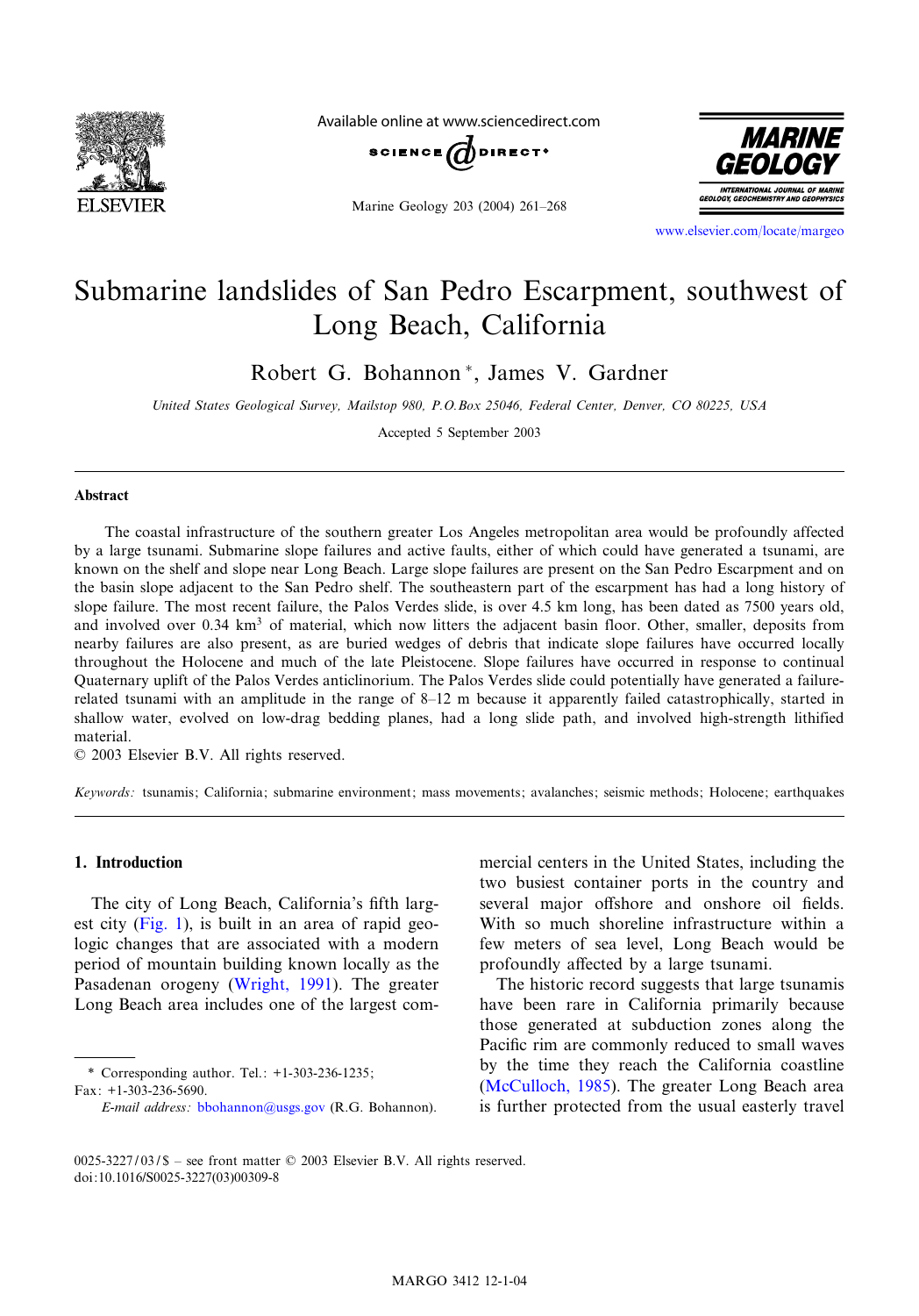<span id="page-1-0"></span>

Fig. 1. Shaded relief map of the study area showing locations of various described features (contour interval = 50 m). Abbreviations: RC, Redondo Canyon; RS, Redondo segment of San Pedro Escarpment; SVS, Sea Valley segment of San Pedro Escarpment; SPSV, San Ped[ro Sea Valley; PV](#page-7-0)S, Palos Verdes scar; LSS, [Lower slope slump;](#page-7-0) [SPB,](#page-7-0) [San](#page-7-0) [Pedro](#page-7-0) [Basin;](#page-7-0) [LB,](#page-7-0) [Long](#page-7-0) [Beach.](#page-7-0)

directions of most dist[antly genera](#page-7-0)ted tsunamis by the Palos Verdes Peninsula and the Channel Islands. However, the Pasadenan orogeny is noted for its seismicity (Wright, 1991) and for localized areas of ra[pid uplift that res](#page-7-0)ulted in steep and unstable slopes (e.g. Ehlig, 1987). Much of the modern tectonic activity occurs offshore, so there is a significant potential for local tsunamigenesis. Locally generated tsunamis can be large and very destructive (McCulloch, 1985). A recent example is the 1998 Papua New Guinea tsunami that was

15 m high, resulted in 2200 casualties, and was probably generated by a large submarine slide (Kawata et al., 1999; Tappin et al., 1999; Tappin et al., 2001).

This paper is focused on young submarine mass failures that have occurred offshore of the Long Beach area (Fig. 1). We examine part of the San Pedro Escarpment where morphologic features typical of large submarine slope failures are present. The escarpment can be divided into two segments. The northwest segment is the steep, lin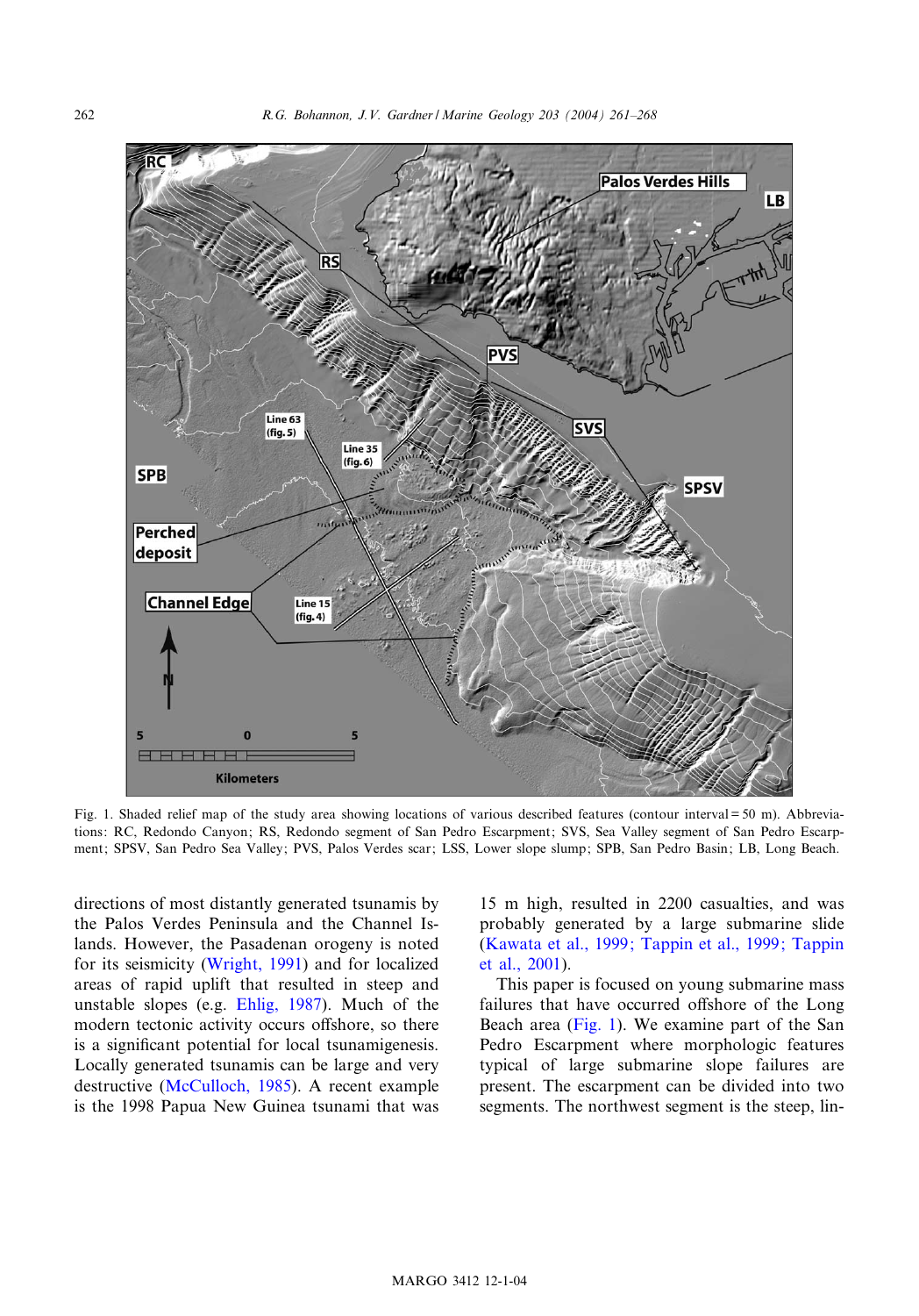<span id="page-2-0"></span>ear basin slope southwest of the Palos Verdes Peninsula, which is marked by arcuate headwall scarps and steep-walled linear channels (Fig. 1). The southeast segment is the eastern extension of the escarpment where it becomes the northern wall of the San Pedro Sea Valley.

#### 2. Data

The entire area was mapped with high-resolution multibeam sonar (MBES) (Gardner et al., 1999; Gardner and Mayer, 1998). The San Pedro shelf was mapped with a 300-kHz Kongsberg Simrad EM3000D system and the slope and proximal basin were mapped with a 30-kHz Kongsberg Simrad EM300 system. These data provide very accurate bathymetry for the area. Navigation for both surveys used differential-GPS-aided inertial navigation systems. Positions are accurate to within  $\leq \pm 1$  m. The spatial resolution o[f the](#page-7-0) HRMB data is 4 m for shelf depths and 8 m for basin-slope depths.

High-resolution multichannel seismic data and Huntec deep-tow boomer profiles were collected on a grid of tracklines spaced at  $2-4$  km (Normark et al., 1999a; Normark et al., 1999b). These systems imaged the internal structure of the shelf and basin slope and help constrain our interpretations of the failures. High-resolution Huntec DTS boomer data produce images of the upper few tens of milliseconds of strata with a resolution of better than 0.5 ms (0.4 m).

#### 3. San Pedro Escarpment

The San Pedro Escarpment is a 25-km-long linear basin slope that flanks the southwestern edge of the Palos Verdes uplift between San Pedro Sea [Valley and Red](#page-7-0)ondo Canyon (Fig. 1). The escarpment is oriented N27°W with slopes that range from  $11.5^{\circ}$  to  $17^{\circ}$  between water depths of 75– 750 m. The escarpment is the dip slope of the [southern limb of the Palos](#page-7-0) Verdes anticlinorium (Dibblee, 1999). The change in slope at the base of the escarpment is abrupt along its entire length, decreasing from  $> 10^{\circ}$  to  $< 2^{\circ}$  (Fig. 2). The surface trace of the San Pedro Escarpment Fault (Nardin and Henyey, 1978) is coincident with the base of the escarpment.

We call the southeastern half of the San Pedro



Fig. 2. Slope profiles of San Pedro Escarpment. Compare profile 4 (heavy solid line), drawn at edge of Redondo segment parallel to PVS, to profile 5 (heavy dashed line), drawn down axis of PVS. This comparison helps conceptualize the amount of material removed during PVS debris avalanche.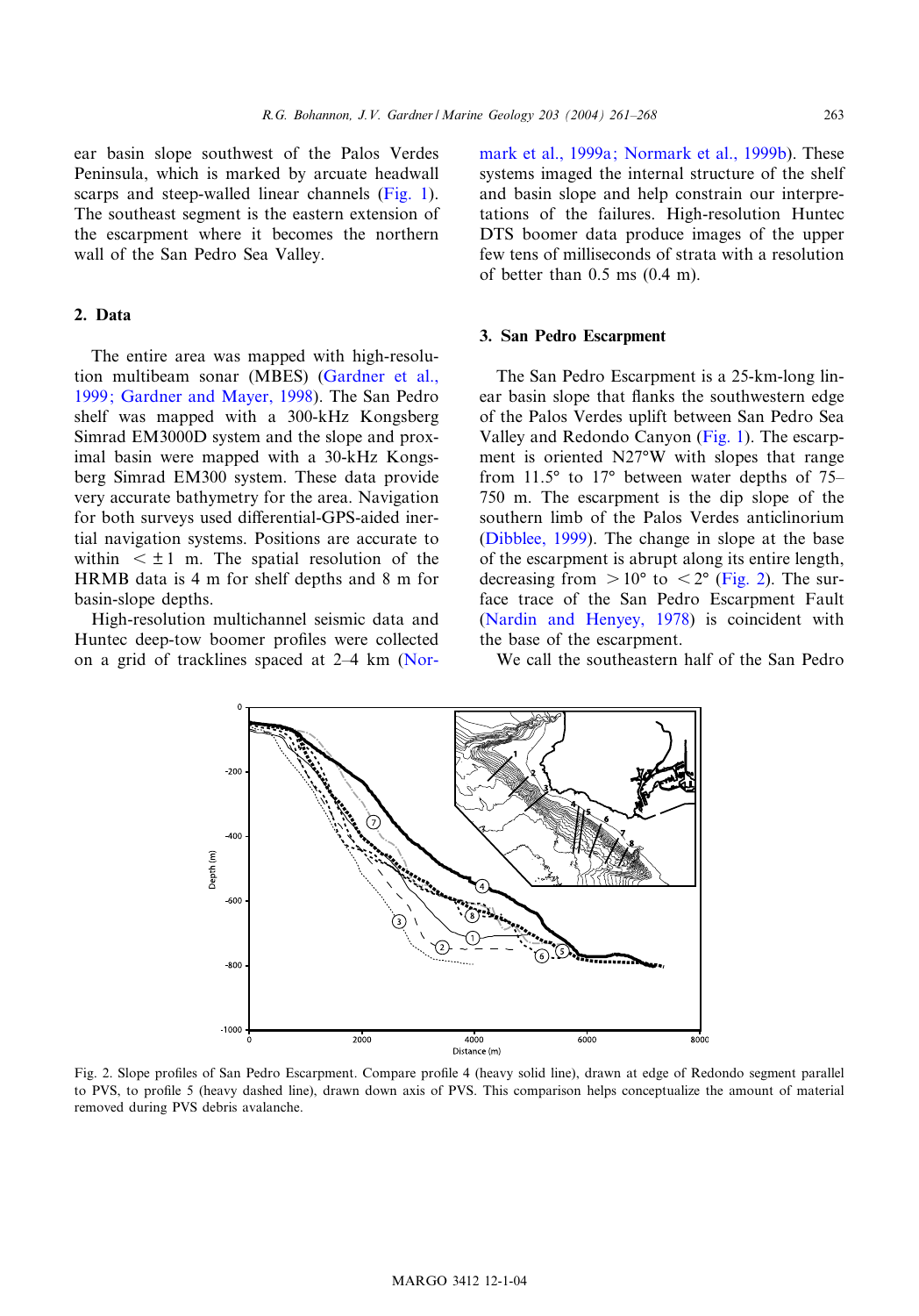<span id="page-3-0"></span>264 R.G. Bohannon, J.V. Gardner / Marine Geology 203 (2004) 261^268



Fig. 3. Perspective view looking north-northeast at San Pedro Escarpment and San Pedro Sea Valley. Vertical exaggeration 5×. PVS marks top of valley failure scar that divides Redondo segment (to its left) and SVS (to its right) of San Pedro Escarpment. Numerous gullies of SVS contrast with much smoother, lobate sections of Redondo segment. Foreground shows high-relief sea floor of PVS debris-avalanche deposit contained within broad, shallow channel downslope from San Pedro Sea Valley. (A) perched debris-flow deposit visible to left (northwest) and above channel near base of escarpment; (B) another debris-flow deposit from an earlier episode of sliding or slumping on the escarpment.

Escarpment the sea-valley segment (SVS) and the northwestern half the Redondo segment (RS). The SVS is very straight and is characterized by abundant linear channels [that incise its steep](#page-7-0) [upper slope. The lowe](#page-7-0)r slope is smooth and gentle compared to the upper slope (Fig. 3). The SVS is eroded back 0.5 km to the northeast relative to the Redondo segment. The SVS is an area of submarine landslide features (Hampton et al., 2002; Hampton et al., 1996). The Redondo segment has a series of lobate ridges that are each 2.5^3.5 km wide and separated by deep, narrow, linear channels.

The largest individual failure scar in the area, herein called the Palos Verdes scar (PVS), separates the Redondo and the SVS (Fig. 3). The elongate scar is oriented north^south and h[as a](#page-2-0) [p](#page-2-0)ronounced arcuate headwall (Fig. 3). The PVS extends from the shelf break at about 70 m depth to the base of the basin slope at about 780 m. The PVS is 2 km wide at its base, 4.6 km long, and incises as much as 70 m into the escarpment (Fig. 2, profiles 4 and 5). The floor of the PVS includes large blocks up to 4 m high and 200 m in plan dimension. The volume of the PVS is  $0.34-0.72$ km<sup>3</sup>, suggesting this much material was removed.

The PVS debouches into a broad, shallow channel on the floor of San Pedro Basin (Fig. 3). The channel is about 15 m deep and is 3.5^ 5.5 km wide below the PVS. East of the PVS, the channel narrows into the steep-walled canyon of San Pedro Sea Valley (Fig. 3). Below the mouth of the PVS, the floor of this channel is littered with debris-avalanche blocks, several of which are as high as 15 m and hundreds of meters long (Fig. 3). Runo[ut dista](#page-4-0)nces of the blocks are as great as 8 km from the base of the escarpment. Huntec profiles show that the blocks in the broad valley are encased in an acoustically transparent matrix. The blocks and matrix rest on an older hummocky surface (Fig. 4). Roughly 32  $km<sup>2</sup>$  of the channel floor is covered by the debris-avalanche deposits. If all the blocks were derived from the PVS, then one might [expec](#page-4-0)t the debrisavalanche deposits to be 10.6^22.5 m thick, given the volume estimate of the scar. The transparent deposit is  $0.02$  s  $(15+m)$  thick at its thickest point along one of the Huntec profiles and it probably averages  $10-12$  m of thickness (Fig. 4), reflecting a similar volume to the PVS.

Other similar, but less extensive, debris-flow deposits are apparent on the basin floor to the west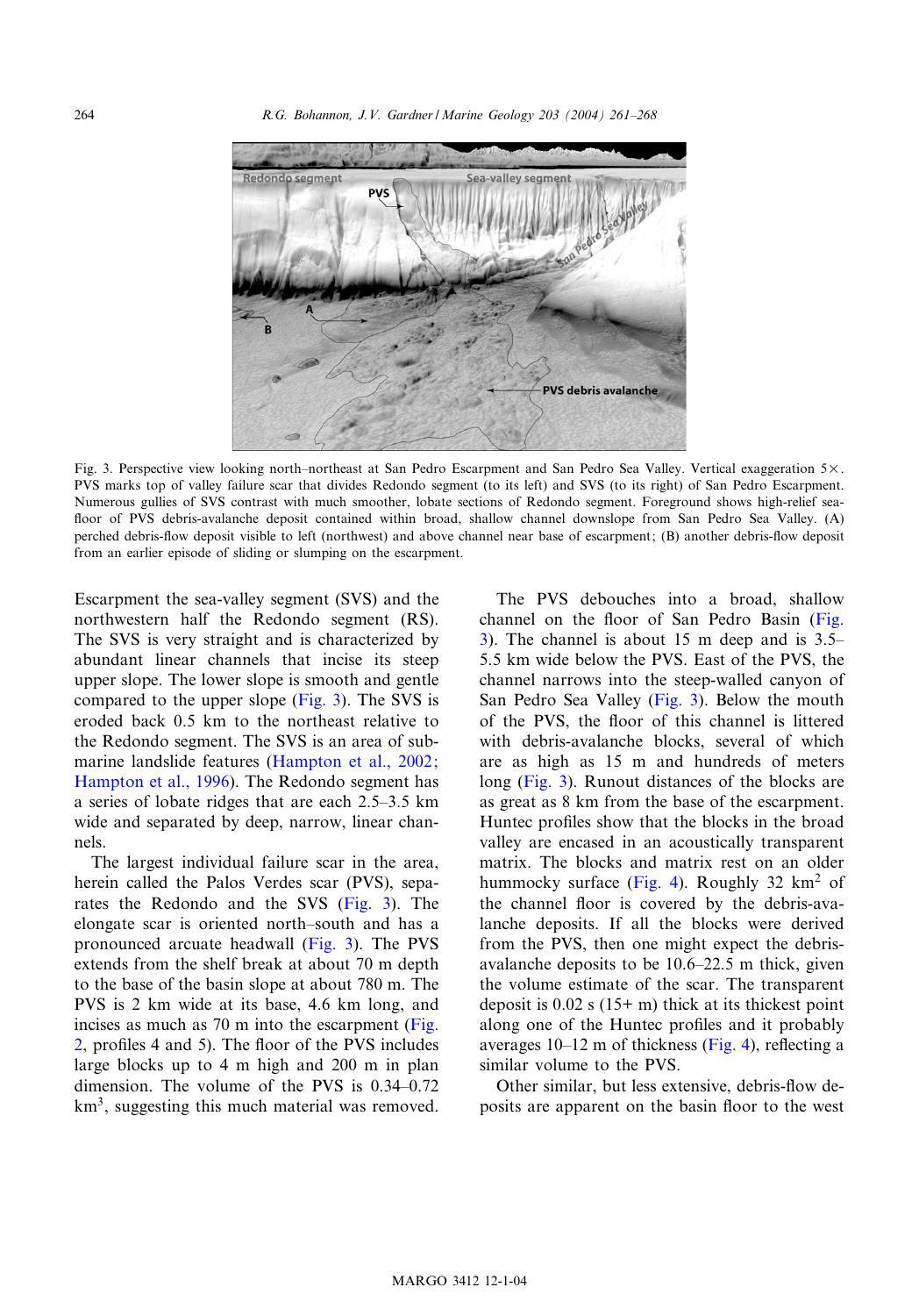<span id="page-4-0"></span>

Fig. 4. Segment of Huntec, deep-tow boomer profile [198SC 1](#page-1-0)5 thro[ugh](#page-7-0) [southwe](#page-7-0)st edge of PVS debris-avalanche deposit. We use a velocity of [1500 m/s](#page-3-0) to approximate thickness of reflections in shallow part of profile. See Fig. 1 for location.

and northwest of the mouth of the PVS. One of these is  $8 \text{ km}^2$  in plan vi[ew and](#page-3-0) averages 0.035 s (26+ m) in thickness. This large deposit (Fig. 1 and 'A' on Fig. 3) is perched several meters above the north wall of the broad channel that contains the PVS debris-avalanche deposit. Another smaller debris deposit ('B' on Fig. 3) is present about 3 km to the northwest. These smaller debris-flow deposits all lie near the base of the escarpment adjacent to the [numero](#page-5-0)us small failure scars on its lower basin slopes.

Multichannel-seismic data suggest that numerous thick and acoustically unstratified deposits lie buried in this part of the basin. The southeast end of line 198SC-63 (Fig. 5) shows that the upper 600 m of basin fill, directly beneath the PVS debrisavalanche deposit, contains several thick (0.1 s or  $\sim$ 75 m) acoustically transparent lenses that are interpreted as landslide debris. Zones of disrupted reflectivity are common in the seismic data, suggesting the presence of numerous thinner landslide deposits. The multichannel data suggest that allochthonous dep[osits ar](#page-5-0)e a common component of the local late Quaternary and Holocene sedimentary record. The acoustic transparency of the allochthonous deposits contrasts with the surrounding highly reflective deposits that occur elsewhere in the basin (e.g. Fig. 5).

The age of the PVS debris-avalanche deposit

has been tentatively constrained by Normark et al. (2004). Their radiocarbon dates from pistoncore samples obtained near the distal toe of the deposit indicate that it is about 7500 years old. Normark et al. (2004) sampled planktonic foraminifera from a layer thought to directly underlie the deposit.

### 4. Discussion and conclusions

There is ample evidence that the SVS of the San Pedro Escarpment and the basin slope south of San Pedro Sea Valley have been the source of both large and small slope failures throughout much of the late Quaternary. The evidence presented here is consistent with the conclusion that many of these failures, especially the PVS, resulted in large debris avalanches. Although it is not known if these failures resulted in a tsunami, their scales are such that they potentially could have. We recognize that fault displacements might also be an important local source of tsunamis and that earthquakes might trigger slope failure, but a discussion of the complex local pattern of active faults and earthquakes and their relation to tsunamigenesis is beyond the scope of this paper.

The SVS of the San Pedro Escarpment is a region where a large amount of slope material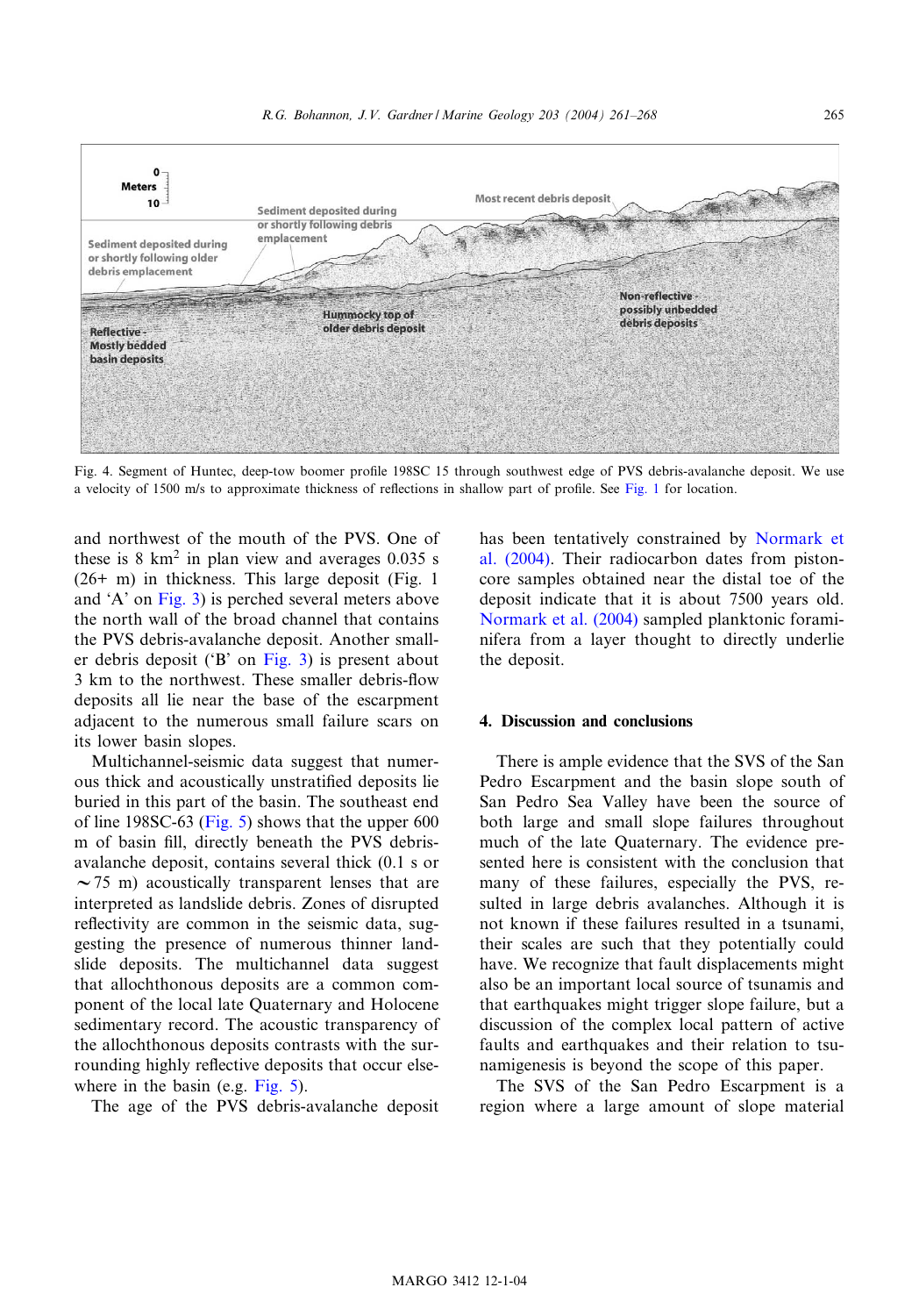<span id="page-5-0"></span>266 R.G. Bohannon, J.V. Gardner / Marine Geology 203 (2004) 261^268



Fig. 5. Segment of migrated multi-channel seismic profile 198SC-63 [with interpretatio](#page-7-0)n. See Fig. 1 for location. Ins[et](#page-7-0) [shows](#page-7-0) [detail](#page-7-0) [of one thi](#page-6-0)ck, massive, lense that might be single-event mass-£ow deposit buried beneath PVS debris-avalanche deposit.

has been removed by landsliding. In contrast, most of the bedded sedimentary rocks underlying the slope of the Redondo segment are still in place (Fig. 6). Consequently, the Redondo segment [would appear t](#page-7-0)o have a higher potential for future failures than the SVS. Failure appears to have occurred on [beddin](#page-6-0)g planes in lithified rocks, probably the Miocene Monterey Formation or possibly early Pliocene Repetto Formation (e.g. Dib[blee, 1999\). These bedde](#page-7-0)d rocks form dip slopes on the south flank of the Palos Verdes anticlinorium (Fig. 6). The anticlinorium is active and elevated marine terraces suggest local uplift rates of  $0.24$ -0.82 m/ky during the past  $0.45$ -1.50 my (Ward and Valensise, 1994). The failures were probably set u[p as the slopes became tecton](#page-7-0)ically oversteepened and gravitational stress exceeded the failure strength of the bedded rocks. Local earthquakes, such as the 1979  $(M<sub>L</sub> 5.2)$  and 1989 ( $M<sub>L</sub>$  5.0) Malibu earthquakes on the Santa Monica shelf (Hauksson and Saldivar, 1989), not only contribute to local uplifts but could provide a viable triggering mechanism for the failures, although we note the conclusions of Locat et al. (this volume) stability analysis that [an earthquake](#page-7-0) with a magnitude of around 7 may be needed to trigger the slide.

There are theoretical reasons to suspect that l[arge failures](#page-7-0) such as the PVS might have been accompanied by a tsunami (e.g. Ward, 2001) and it is possible to estimate the potential amplitude of the wave that was produced (Fig. 7), based on analyses of artificial-wave-machine data (Watts, 1998). Once triggered, a slide that begins at sea level, proceeds catastrophically downslope (negligible retardation due to friction) so it is assumed to convert all of its potential energy  $(E_n)$  to kinetic energy  $(E_k)$ .

$$
E_p = mgh \tag{1}
$$

where  $m$  is the mass of the slide,  $g$  is gravitational acceleration, and  $h$  is the drop in height of the center of mass. Our data allow us to quantify the mass of the PVS debris-avalanche deposit if: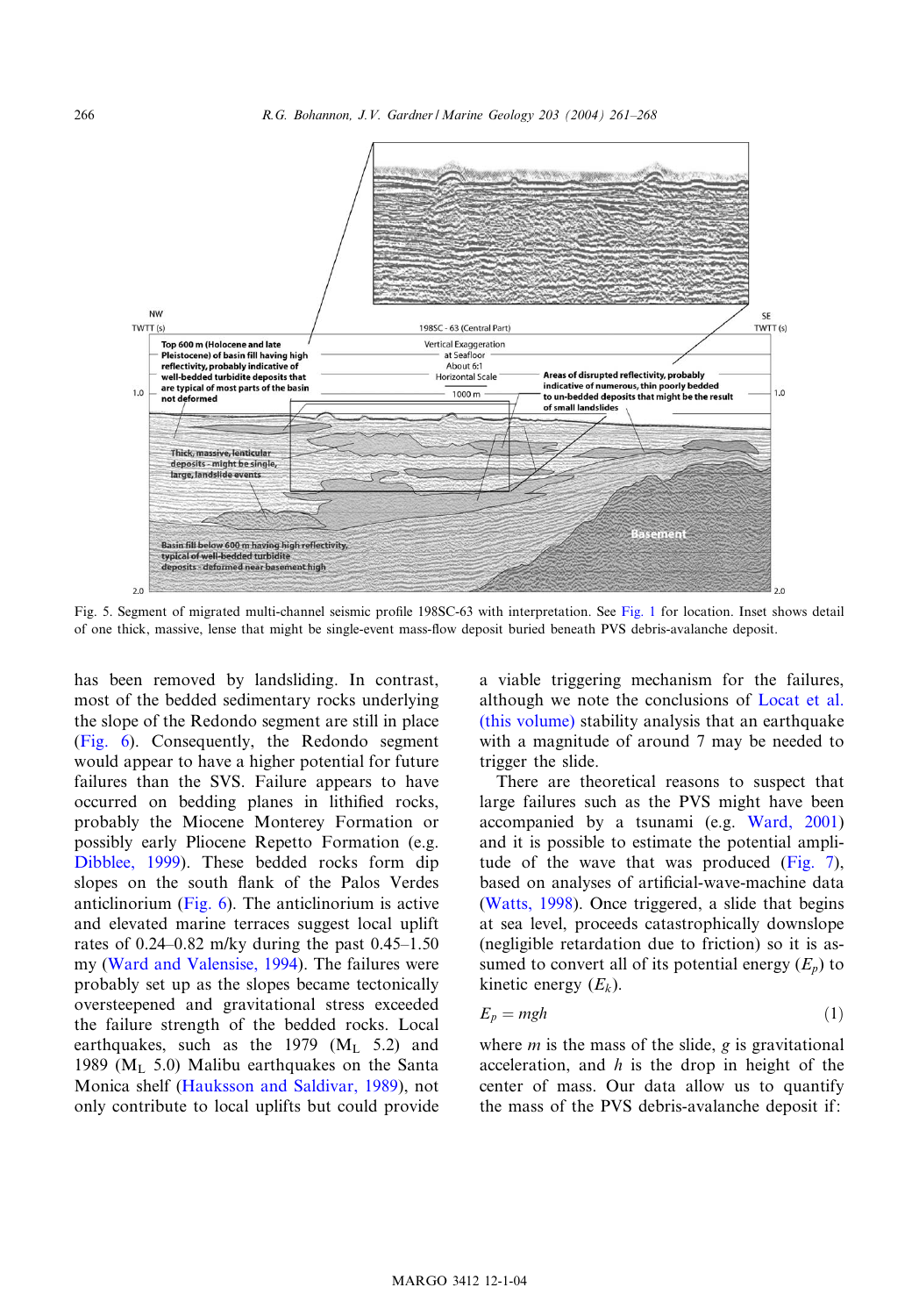<span id="page-6-0"></span>

Fig. 6. Segment of migrated multi-channel seismic profile 198SC-35 with interpretation. See Fig. 1 for location. View shows cross-section of Redondo segment of San Pedro Escarpment that is perpendicular to slope.

$$
m = (\rho_s - \rho_o)V = (\rho_s - \rho_o)wtl \qquad (2) \qquad E_t = \eta \ E_p = \rho_o \ g w \lambda a^2 \qquad (3)
$$

because we know its width  $(w)$ , thickness  $(t)$ , and length (*l*), the density of sea water  $(\rho_o)$ , and we can estimate the average slide density  $(\rho_s)$ . Tsunami wave energy  $(E_t)$  can be related to  $E_p$  following Watts (1998) as:



Fig. 7. Plot of Eq. 4 from text showing predicted tsunami wave amplitude for a range of possible average slide densities.

where 
$$
\lambda
$$
 is tsunami wavelength (assumed to be  $\approx 10000$  m), a is tsunami amplitude measured from sea level to crest, and  $\eta$  is a dimensionless

factor of efficiency. Combining Eqs.  $1-3$  and solv-

ing for amplitude yields:  
\n
$$
a = \sqrt{\frac{\eta(\rho_s - \rho_o)tlh}{\rho_o \lambda}}
$$
\n(4)

The results of Eq. 4 plotted over a range of average slide densities, where  $\eta$  is assumed to be 2% (Wiegel),  $t = 70$  m,  $h = 350$  m, and l is 4000 m. These values, measured from our analysis of the PVS data, suggest that reasonable estimates of tsunami amplitude from the PVS range from 8 to 12 m, since the slide density would be between that of sea water and intact rock ( $\sim$ 1.5 g/cm<sup>3</sup>). This tsunami height estimate is for the immediate source area and does not take into account attenuation with distance from the source. Also, the estimate is based on a rigid-slide-mass assumption, which was probably not the case. Attenuation and a non-rigid slide would reduce the wave height. The tsunami-height estimate calcu